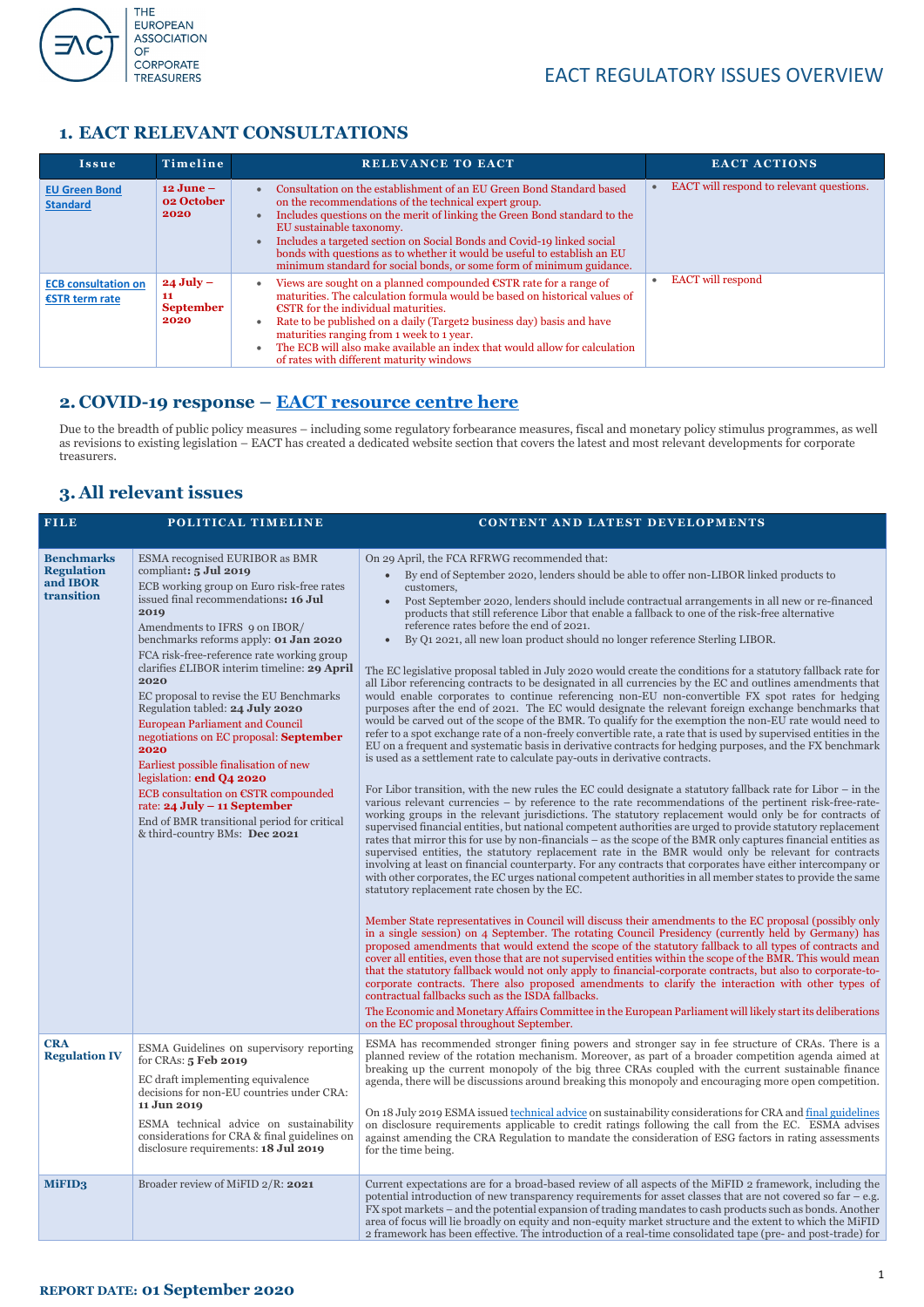

# **ASSOCIATION CORPORATE**<br>TREASURERS

# EACT REGULATORY ISSUES OVERVIEW

| <b>FILE</b>                                                                                    | POLITICAL TIMELINE                                                                                                                                                                                                                                                  | <b>CONTENT AND LATEST DEVELOPMENTS</b>                                                                                                                                                                                                                                                                                                                                                                                                                                                                                                                                                                                                                                                                                                                                                                                                                                                                                                                                                                                                                                                                                                                                                                                                                                                                                                                                                                                                                                                                                                                                                                                                                                                                                                                                                                                                                                                                                                                                                                                                                                                                                                                                                                                                                                                                                                                                                                                                                                                                                                         |
|------------------------------------------------------------------------------------------------|---------------------------------------------------------------------------------------------------------------------------------------------------------------------------------------------------------------------------------------------------------------------|------------------------------------------------------------------------------------------------------------------------------------------------------------------------------------------------------------------------------------------------------------------------------------------------------------------------------------------------------------------------------------------------------------------------------------------------------------------------------------------------------------------------------------------------------------------------------------------------------------------------------------------------------------------------------------------------------------------------------------------------------------------------------------------------------------------------------------------------------------------------------------------------------------------------------------------------------------------------------------------------------------------------------------------------------------------------------------------------------------------------------------------------------------------------------------------------------------------------------------------------------------------------------------------------------------------------------------------------------------------------------------------------------------------------------------------------------------------------------------------------------------------------------------------------------------------------------------------------------------------------------------------------------------------------------------------------------------------------------------------------------------------------------------------------------------------------------------------------------------------------------------------------------------------------------------------------------------------------------------------------------------------------------------------------------------------------------------------------------------------------------------------------------------------------------------------------------------------------------------------------------------------------------------------------------------------------------------------------------------------------------------------------------------------------------------------------------------------------------------------------------------------------------------------------|
|                                                                                                |                                                                                                                                                                                                                                                                     | all asset classes both equity and non-equity is also being considered as one way of achieving broader capital<br>markets integration.                                                                                                                                                                                                                                                                                                                                                                                                                                                                                                                                                                                                                                                                                                                                                                                                                                                                                                                                                                                                                                                                                                                                                                                                                                                                                                                                                                                                                                                                                                                                                                                                                                                                                                                                                                                                                                                                                                                                                                                                                                                                                                                                                                                                                                                                                                                                                                                                          |
| <b>MiFID</b> quick-<br>fix proposal                                                            | EC proposal for a Covid-19 related MiFID 2<br>quick fix: 24 July 2020<br><b>European Parliament and Council</b><br>negotiations on EC proposal: September<br>2020<br>Earliest possible finalisation of new<br>legislation: end Q4 2020                              | The European Commission has tabled a quick-fix proposal with changes to MiFID. The proposal lowers the<br>burden of some investor protection rules including through more flexibility in costs and charges disclosure<br>and publication of best execution. The proposal includes amendments to the rules on investment research<br>and the unbundling of charges for SME investment research to facilitate greater access to this type of<br>investment research.<br>For Corporates there are important changes to commodity hedging exemption (and position limits) for<br>corporates as well as an alleviation on product governance requirements for plain vanilla corporate bonds<br>to facilitate greater retail investor participation in corporate bond markets.<br>As such, the EC proposes the introduction of:<br>A hedging exemption from the commodity position regime for non-financial groups where the<br>group includes an investment firm that holds commodity positions that measurably reduce the risks<br>related to the non-financial activity of the group.<br>A position limits exemption for non-financial and financial counterparties that are under a<br>mandatory liquidity provision obligation.<br>Exemption for securitised derivatives from the commodity position limits regime.<br>Reduction of the scope of the commodity position limits regime to agricultural commodity<br>derivatives and derivatives contracts that are considered significant benchmark contracts (open<br>interest of more than 300 000 lots over one year). ESMA will define the captured contracts further<br>in a regulator technical standard).<br>Simplification of the ancillary activity exemption from the requirement to become an investment<br>firm that market participants can apply for when trading in commodity markets and their trading<br>activity is ancillary to their main business. The proposal removes the quantitative thresholds and<br>maintains only a qualitative threshold. The qualitative threshold sets out that one is eligible for the<br>exemption when one deals on own account or provides investment services to customers or supplies<br>of the main business.<br>Exemption of corporate bonds from product governance requirements (e.g. the "make whole<br>provisions") that protect investors from losses in case issuers repay bonds early. This would allow<br>plain vanilla corporate bonds to be marketed to a wider pool of investors without complex product<br>governance rules. |
| <b>Prospectus</b><br><b>Regulation</b><br>quick-fix &<br><b>Review of</b><br><b>Regulation</b> | EC proposal on revisions to the Prospectus<br>Regulation: 24 July 2020<br>EC proposal to overhaul entire Prospectus<br>Regulation: Q4 2021                                                                                                                          | The main amendments that are proposed to the Prospectus Regulation are a lower prospectus burden for<br>already listed companies (for a period of 18 months) when tapping markets for further funding. The<br>proposal therefore suggests the creation of a new short form prospectus – "the EU recovery prospectus" –<br>to enable companies to access public markets more efficiently. The simplified prospectus would only be<br>available for share issuance and not for debt issuance.                                                                                                                                                                                                                                                                                                                                                                                                                                                                                                                                                                                                                                                                                                                                                                                                                                                                                                                                                                                                                                                                                                                                                                                                                                                                                                                                                                                                                                                                                                                                                                                                                                                                                                                                                                                                                                                                                                                                                                                                                                                    |
| <b>EMIR Refit</b><br>implementati<br>on                                                        | Entry into force of EMIR Refit: 17 Jun<br>2019<br>Implementation<br>Application of most provisions: 18 Jun<br>2019<br>Application of new reporting regime for<br>NFCs, UCITS: 18 Jun 2020                                                                           | Moves the reporting obligation for external trades to the financial counterparty (including the legal<br>liability for reporting). Maintains a base-set of counterparty and transaction specific information that<br>the NFC will have to pass on to the FC.<br>The corporate hedging exemption is maintained as under EMIR 1.<br>Clearing thresholds move to an annual calculation for both FCs and NFCs based on month-end average<br>for the previous 12 months. NFCs will only have to clear in the asset classes for which the clearing<br>threshold is breached and not in all asset classes once one threshold is breached.<br>ESMA's draft technical standards on procedures for trade repositories set out the process for moving the<br>external reporting obligation to financial counterparties.<br>ESMA updated Q&As on EMIR, including on the reporting of FCs on behalf of NFC- as of 18 June 2020.                                                                                                                                                                                                                                                                                                                                                                                                                                                                                                                                                                                                                                                                                                                                                                                                                                                                                                                                                                                                                                                                                                                                                                                                                                                                                                                                                                                                                                                                                                                                                                                                                             |
| <b>SFTR</b><br>implementati<br>on                                                              | ESMA no action relief for SFTR reporting: 26<br>March 2020<br>Phase-in of the reporting obligations by<br>category of counterparties - from 13 Jul<br>2020                                                                                                          | The Securities Financing Transactions Regulation (SFTR) introduced a reporting regime for securities<br>lending, margin lending, buy-back, and repo transactions. Specifically, the Regulation creates:<br>Mandatory reporting of sec lending/ repo/ security financing transactions to a registered trade<br>repository<br>In March 2020 against the backdrop of the Covid-19 pandemic, ESMA issued no-action relief, revising the<br>effective dates for the reporting obligation as follows:<br>13 Jul 2020 – for credit institutions, investment firms, CCPs, CSDs and relevant third-country<br>$\bullet$<br>entities to start reporting;<br>12 Oct 2020 – for insurance companies, funds, institutions for occupational retirement provision<br>(IORPs), and relevant third country entities to start reporting;<br>11 Jan 2021 – for non-financial counterparties.<br>$\bullet$                                                                                                                                                                                                                                                                                                                                                                                                                                                                                                                                                                                                                                                                                                                                                                                                                                                                                                                                                                                                                                                                                                                                                                                                                                                                                                                                                                                                                                                                                                                                                                                                                                                         |
| <b>CMU 2.0</b>                                                                                 | Final report EC CMU expert group: 10<br><b>June 2020</b><br>New EC action plan on CMU: Q3 2020                                                                                                                                                                      | The EC launched its own High-Level Forum which presented its final report in June 2020. On the basis of<br>this report, the EC will issue an Action Plan in Q3 2020 outlining the next phase of the CMU.<br>The EC's High-Level Forum on the CMU published its final report, with specific recommendations focused<br>on how best to grow capital markets by addressing key issues, such as facilitating access to finance for<br>businesses and increasing retail participation. The report focused on improving the EU securitisation<br>framework promoting long-term investments, expanding open finance, ease investors' access to companies'<br>data, increase private pension coverage and leverage sustainability and digital transitions.                                                                                                                                                                                                                                                                                                                                                                                                                                                                                                                                                                                                                                                                                                                                                                                                                                                                                                                                                                                                                                                                                                                                                                                                                                                                                                                                                                                                                                                                                                                                                                                                                                                                                                                                                                                             |
| <b>SFTR review</b>                                                                             | EC Review of SFTR: Apr 2022 (tbc)                                                                                                                                                                                                                                   | Could cover issues such as the functioning of the reporting framework as well as the application of<br>mandatory haircuts to uncleared SFTs. In SFTR there is currently a dual-sided reporting requirement for<br>corporates.                                                                                                                                                                                                                                                                                                                                                                                                                                                                                                                                                                                                                                                                                                                                                                                                                                                                                                                                                                                                                                                                                                                                                                                                                                                                                                                                                                                                                                                                                                                                                                                                                                                                                                                                                                                                                                                                                                                                                                                                                                                                                                                                                                                                                                                                                                                  |
| <b>FX</b> markets                                                                              | Global code for Foreign Exchange Markets<br>established: Aug 2018<br>Review of the FX Global Code: 2020<br>Statement from the Global FX Committee<br>urging continued compliance with the code<br>in times of market volatility caused by Covid<br>19:26 March 2020 | This is a non-legislative initiative meant to some conduct issues arising in FX markets in the past year.<br>Whether this approach is going to be follow by concrete legislative action in Europe remains to be seen.                                                                                                                                                                                                                                                                                                                                                                                                                                                                                                                                                                                                                                                                                                                                                                                                                                                                                                                                                                                                                                                                                                                                                                                                                                                                                                                                                                                                                                                                                                                                                                                                                                                                                                                                                                                                                                                                                                                                                                                                                                                                                                                                                                                                                                                                                                                          |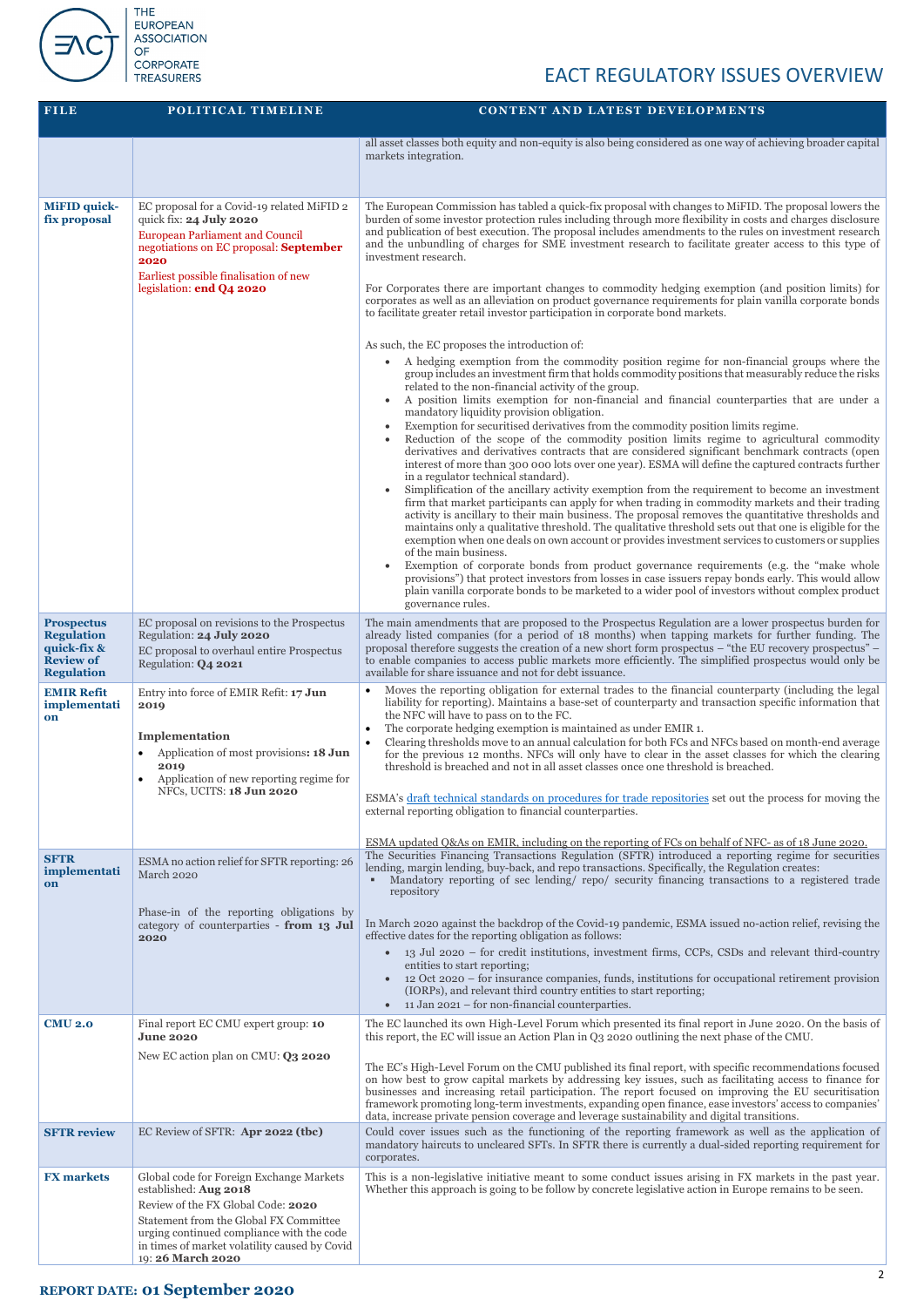

| <b>FILE</b>                                                             | POLITICAL TIMELINE                                                                                                                                                                                                                                                                                                                                                                                                                                         | <b>CONTENT AND LATEST DEVELOPMENTS</b>                                                                                                                                                                                                                                                                                                                                                                                                                                                                                                                                                                                                                                                                                                                                                                                                                                                                                                                                                                                                                                                                                                                                                                                                                                                                                                                                                                                                                                               |
|-------------------------------------------------------------------------|------------------------------------------------------------------------------------------------------------------------------------------------------------------------------------------------------------------------------------------------------------------------------------------------------------------------------------------------------------------------------------------------------------------------------------------------------------|--------------------------------------------------------------------------------------------------------------------------------------------------------------------------------------------------------------------------------------------------------------------------------------------------------------------------------------------------------------------------------------------------------------------------------------------------------------------------------------------------------------------------------------------------------------------------------------------------------------------------------------------------------------------------------------------------------------------------------------------------------------------------------------------------------------------------------------------------------------------------------------------------------------------------------------------------------------------------------------------------------------------------------------------------------------------------------------------------------------------------------------------------------------------------------------------------------------------------------------------------------------------------------------------------------------------------------------------------------------------------------------------------------------------------------------------------------------------------------------|
| <b>Market Abuse</b><br><b>Regulation</b><br><b>Review</b>               | EC ask ESMA submit technical advice on<br>MAR review: 15 May 2019<br>ESMA consultation on MAR review: 3 Oct<br>2019<br>Review proposal of MAR: 2021 (tbc.)                                                                                                                                                                                                                                                                                                 | On 15 May 2019, the EC formally asked ESMA to submit technical advice ahead of the report the EC is<br>mandated to issue under MAR Level 1. The EC is asking ESMA to go beyond the areas for review laid out in<br>Level 1 in an effort to finetune certain provisions of the MAR framework - notably asking ESMA to look at<br>the inclusion of FX spot markets into the scope.<br>On 3 October 2019, ESMA launched a broad consultation on its MAR review report. Its final report on the                                                                                                                                                                                                                                                                                                                                                                                                                                                                                                                                                                                                                                                                                                                                                                                                                                                                                                                                                                                          |
|                                                                         |                                                                                                                                                                                                                                                                                                                                                                                                                                                            | review of MAR is expected to be submitted to the EC in Spring 2020.                                                                                                                                                                                                                                                                                                                                                                                                                                                                                                                                                                                                                                                                                                                                                                                                                                                                                                                                                                                                                                                                                                                                                                                                                                                                                                                                                                                                                  |
| <b>Corporate</b><br>governance:<br>non-financial<br>reporting<br>(NFRD) | Trilogue agreement on taxonomy regulation<br>scopes in corporates as per the NFRD<br>definition<br>and imposes<br>mandatory<br>disclosure of share of taxonomy compliant<br>activities: December 2019<br>EC to table proposal on the review of NFRD:<br>Q1 2021                                                                                                                                                                                            | The EC is considering expanding the scope of the Directive, as well as the scope and granularity of the<br>information that should be reported. It is also aiming to reinforce the double materiality perspective of the<br>non-financial reporting requirements that obliges companies to report both on the impact of ESG matters<br>on their financial performance, as well as their impact on society and the environment. Additionally, the<br>Commission is looking into the possibility of requiring external assurance of non-financial information, as<br>well as the use of a single set of reporting standards and a digital format.                                                                                                                                                                                                                                                                                                                                                                                                                                                                                                                                                                                                                                                                                                                                                                                                                                      |
| 2019 Banking<br><b>Package</b>                                          | <b>European Commission</b><br>EC proposal to introduce FRTB as<br>binding capital requirement: H2<br>$2020$ (tbc)<br><b>OJEU</b><br>Publication of creditor hierarchy in<br>$\bullet$<br>the OJ: 27 Dec 2017<br>Banking package: 07 Jun 2019<br>Implementation<br>Start reporting requirement<br>standardised approach: Q1 2021<br>(tbc)<br>Internal model reporting<br>requirement starts: Q1 2024<br><b>Reviews</b><br>• Next review of banking package: | On 07 June 2019 the so-called CRR II - CRD V along with the RRM package package was published in the<br>Official Journal of the EU.<br>Key points of the OJEU texts : CRD <sub>5</sub> , CRR2 (including FRTB), include:<br><b>Fundamental Review of the Trading Book (FRTB)/Market risk:</b> Introduces the FRTB as<br>a reporting requirement only, meaning that for now market risk capital requirement will remain<br>under the current CRR regime. EC will propose legislation in 2020 to turn this reporting<br>requirement into a binding capital requirement.<br><b>Leverage ratio (LR):</b> Set as a 3% binding ratio for all banks. The EU also applied the Basel III G-<br>$\bullet$<br>SIIs LR buffer, which can increase the LR for G-SIBs to up to 4.25%.<br>Net Stable Funding Ratio (NSFR): Introduces small changes to the Basel standard -<br>simplifying the NSFR for smaller institutions for reporting – and, regarding the treatment of SFTs,<br>lowering the stable funding factors.<br><b>Resolution:</b> Reviews the EU resolution framework, with provisions amending the Banking<br>Recovery and Resolution Directive (BRRD) and the Single Resolution Mechanism Regulation<br>(SRMR) - BRRD2, SRM2. In the final text the moratorium powers are streamlined allowing<br>resolution authorities to suspend all payment and delivery obligations, unless exempted, when an<br>institution is failing or likely to fail – limited to the maximum of 2 days. |
| <b>2020 Covid-19</b>                                                    | June 2020 (see below)<br>Legislative proposal by the European                                                                                                                                                                                                                                                                                                                                                                                              | On 28 April 2020, the European Commission released a proposal to provide banks with temporary capital                                                                                                                                                                                                                                                                                                                                                                                                                                                                                                                                                                                                                                                                                                                                                                                                                                                                                                                                                                                                                                                                                                                                                                                                                                                                                                                                                                                |
| related<br>revisions of<br>bank capital<br>rules                        | Commission: 28 April 2020<br>OJEU publication of quick-fix: 26 June<br>2020<br>Entry into force of changes: 27 June                                                                                                                                                                                                                                                                                                                                        | relief, in light of the covid-19 pandemic. The proposal will be examined by the Council and the European<br>Parliament, and an agreement could be reached around end of May. The measures proposed include:<br>Extending the IFRS 9 transition regime and to postpone by seven years the provisioning<br>requirements for publicly guaranteed non-performing loans (NPLs), to allow banks to free up<br>capital.<br>Amending the leverage ratio's offsetting mechanism which has been found to have undesired<br>consequences on banks' leverage ratio calculations in the context of banks' increased exposures to<br>central banks.<br>Postponing the application of the leverage ratio buffer requirement to 1 January 2023 and to bring<br>forward the application dates of certain capital relief elements included in the 2019 review of the<br>CRR, notably the so called infrastructure and SME supporting factors which allow for a more<br>favourable prudential treatment of exposure to these assets.<br>The EC underlined however that banks would need to play their part in the recovery in response to these<br>temporary capital relief measures and should signal their commitment by moderating variable<br>remuneration and refraining from distributing dividends or buying back shares.                                                                                                                                                                        |
| 2021 Banking<br><b>Package</b>                                          | technical<br>advice reviewing<br><b>EBA</b><br>the<br>implementation of Basel IV: 05 Aug 2019                                                                                                                                                                                                                                                                                                                                                              | Following the adoption of the 2019 banking package, the EC is expected to put forward a CRD6/CRR3<br>proposal in 2020 to implement the outstanding Basel IV standards. Key points would include:<br><b>CVA calculation &amp; exemption:</b> move to a revised standardised approach on CVA charge,                                                                                                                                                                                                                                                                                                                                                                                                                                                                                                                                                                                                                                                                                                                                                                                                                                                                                                                                                                                                                                                                                                                                                                                   |
|                                                                         | EC consultation on Basel III<br>implementation: 11 Oct 2019 - 06 Jan<br>2020.<br>EBA technical advice on Market risk and                                                                                                                                                                                                                                                                                                                                   | including question of maintaining the existing CVA exemption for corporates.<br><b>Changes to credit risk calculations:</b> to standardised approach and internal model approach<br>for credit risk.<br>Changes to treatment of specialised lending and unrated corporates: to how bank<br>exposures to unrated corporates and loans to corporates for project and infrastructure finance or                                                                                                                                                                                                                                                                                                                                                                                                                                                                                                                                                                                                                                                                                                                                                                                                                                                                                                                                                                                                                                                                                         |
|                                                                         | CVA calculation: 04 December 2019                                                                                                                                                                                                                                                                                                                                                                                                                          | leasing will need to be capitalised by banks<br>Changes to capital calibrations for certain exposures such as revolving credit                                                                                                                                                                                                                                                                                                                                                                                                                                                                                                                                                                                                                                                                                                                                                                                                                                                                                                                                                                                                                                                                                                                                                                                                                                                                                                                                                       |
|                                                                         | <b>Basel Committee for Banking Supervision</b><br>(BCBS) delays implementation deadline for<br>Basel III package by 1 year: new deadline<br><b>January 2023</b><br>EC proposal for a CRD6/CRR3 package<br>implementing the Dec 2017 agreement: Q1<br>2021 (tbc.)                                                                                                                                                                                           | facilities and unconditionally cancellable credit lines<br><b>FRTB:</b> EC is set to propose to turn the reporting requirement into a binding capital requirement.<br>$\bullet$<br><b>Changes to operational risk framework:</b> to introduce a new standard on calculating RWA<br>$\bullet$<br>capital requirements.<br><b>Introduction of an output floor –</b> to reduce the variability between RWA calculations based<br>on standardised vs internal models<br>On 27 March 2020, the BCBS declared it will delay all Basel IV implementation timelines by one year as a<br>consequence of the COVID-19 pandemic. This means that all jurisdictions will have to implement the                                                                                                                                                                                                                                                                                                                                                                                                                                                                                                                                                                                                                                                                                                                                                                                                   |
|                                                                         |                                                                                                                                                                                                                                                                                                                                                                                                                                                            | package by January 2023 (instead of January 2022), and the output floor transition regime is extended<br>from January 2027 to January 2028. Welcoming the BCBS' extensions, the Commission also confirmed it<br>will delay the publication of the CRR/CRD review implementing Basel IV beyond June 2020. However, it<br>did not specify a new deadline for implementation yet.                                                                                                                                                                                                                                                                                                                                                                                                                                                                                                                                                                                                                                                                                                                                                                                                                                                                                                                                                                                                                                                                                                       |
| <b>Cross border</b><br>payments                                         | OJEU publication: 23 Mar<br>2019 Application start date: 15 Dec 2019<br>Review: by 19 Apr 2022 (tbc)                                                                                                                                                                                                                                                                                                                                                       | It stipulates that payment service providers should levy the same charges for cross-border payments as for<br>national payments. In addition, the 2019 amendment of the Regulation applies transparency requirements<br>for currency conversion charges related to card-based transactions and credit transfers as well as for<br>transactions that do not use dynamic currency conversion (DCC).                                                                                                                                                                                                                                                                                                                                                                                                                                                                                                                                                                                                                                                                                                                                                                                                                                                                                                                                                                                                                                                                                    |
|                                                                         |                                                                                                                                                                                                                                                                                                                                                                                                                                                            | The regulation will start applying from 15 December regarding provisions for the equalisation of charges in<br>Euro, whilst the transparency requirements for card-based transactions and credit transfers will apply from<br>19 April 2020 and the information requirements for non-DCC transactions apply as of 19 April 2021.                                                                                                                                                                                                                                                                                                                                                                                                                                                                                                                                                                                                                                                                                                                                                                                                                                                                                                                                                                                                                                                                                                                                                     |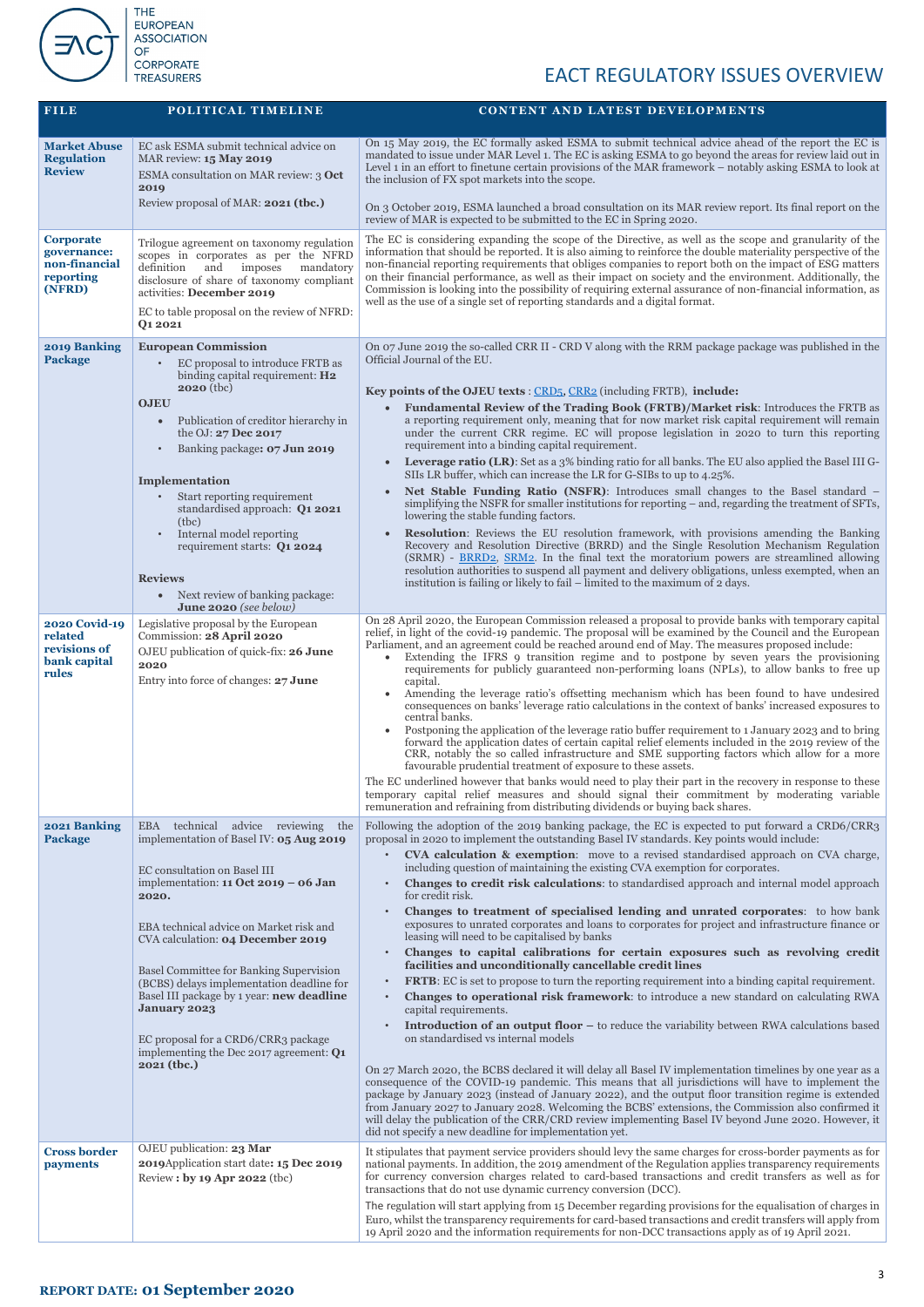

| <b>FILE</b>                                                                             | POLITICAL TIMELINE                                                                                                                                                                                                                                                                                                                                                                                                                                                                                                                                                                                                                                                                                                                                                               | <b>CONTENT AND LATEST DEVELOPMENTS</b>                                                                                                                                                                                                                                                                                                                                                                                                                                                                                                                                                                                                                                                                                                                                                                                                                                                                                                                                                                                                                                                                                                                                                                                                                                                                                                                                                                                                                                                                                                                                                                                                                                                                                                                                                                                                                                                                                                                                                                                                         |
|-----------------------------------------------------------------------------------------|----------------------------------------------------------------------------------------------------------------------------------------------------------------------------------------------------------------------------------------------------------------------------------------------------------------------------------------------------------------------------------------------------------------------------------------------------------------------------------------------------------------------------------------------------------------------------------------------------------------------------------------------------------------------------------------------------------------------------------------------------------------------------------|------------------------------------------------------------------------------------------------------------------------------------------------------------------------------------------------------------------------------------------------------------------------------------------------------------------------------------------------------------------------------------------------------------------------------------------------------------------------------------------------------------------------------------------------------------------------------------------------------------------------------------------------------------------------------------------------------------------------------------------------------------------------------------------------------------------------------------------------------------------------------------------------------------------------------------------------------------------------------------------------------------------------------------------------------------------------------------------------------------------------------------------------------------------------------------------------------------------------------------------------------------------------------------------------------------------------------------------------------------------------------------------------------------------------------------------------------------------------------------------------------------------------------------------------------------------------------------------------------------------------------------------------------------------------------------------------------------------------------------------------------------------------------------------------------------------------------------------------------------------------------------------------------------------------------------------------------------------------------------------------------------------------------------------------|
| <b>SEPA &amp;</b><br>payments                                                           | SEPA Regulation: 2012<br>EC consultation on renewed retail payments<br>strategy: $03$ April – $26$ June 2020<br>EPC consultation request to pay rulebook:<br>02 June - 30 August 2020.<br>Renewed EU payments strategy: Q3 2020                                                                                                                                                                                                                                                                                                                                                                                                                                                                                                                                                  | Creates a binding framework for standardised SEPA transactions in the Euro area.<br>The EC launched a consultation on a renewed retail payments strategy for the EU focusing in particular on<br>the uptake of the SEPA instant payment scheme and the extent to which compliance could be made<br>mandatory. The consultation also focuses more broadly on enhancing interoperability and harmonization<br>in the EU payments landscape.                                                                                                                                                                                                                                                                                                                                                                                                                                                                                                                                                                                                                                                                                                                                                                                                                                                                                                                                                                                                                                                                                                                                                                                                                                                                                                                                                                                                                                                                                                                                                                                                      |
| PSD <sub>2</sub><br>Implementati<br>on/Upcoming<br>review<br><b>Instant</b>             | Application of RTS on strong customer<br>authentication: 14 Sep 2019<br>EBA opinion extending SCA<br>implementation until Dec 2020: 16 Oct<br>2019<br>Review and expansion of PSD2: 2021<br>( <b>the</b> .)<br>EPC SCT Inst scheme became operational:                                                                                                                                                                                                                                                                                                                                                                                                                                                                                                                           | Final legislation includes an exemption for corporate treasury functions to not be considered tool be a<br>payment service providers, and is therefore not subject to PSD2.<br>On 16 October 2019 the EBA issued an <u>opinion</u> extending the implementation of the strong customer<br>authentication (SCA) requirements to 31 December 2020.<br>The ECB's TARGET Instant Payment Settlement (TIPS) enables instant clearing and settlement of retail                                                                                                                                                                                                                                                                                                                                                                                                                                                                                                                                                                                                                                                                                                                                                                                                                                                                                                                                                                                                                                                                                                                                                                                                                                                                                                                                                                                                                                                                                                                                                                                       |
| payment<br>adoption                                                                     | <b>Nov 2017</b><br>Eurosystem launched TIPS: Nov 2018                                                                                                                                                                                                                                                                                                                                                                                                                                                                                                                                                                                                                                                                                                                            | payments. The European Commission and the ECB are currently monitoring voluntary take-up of the<br>scheme and keeping open the option of mandating take-up<br>The European Commission is keen to see strong pick-up of the instant payments scheme, as it considers it<br>the most effective way of reducing reliance on US card schemes / processors in the context of the<br>international role of the Euro.                                                                                                                                                                                                                                                                                                                                                                                                                                                                                                                                                                                                                                                                                                                                                                                                                                                                                                                                                                                                                                                                                                                                                                                                                                                                                                                                                                                                                                                                                                                                                                                                                                 |
| <b>Public CBCR</b><br>and C(C)CTB<br>& EU<br>corporate tax<br><b>initiatives</b>        | <b>CBCR</b><br>EC proposal on public CBCR: 12 Apr 2016<br>Final EP approval on ECON/JURI report:<br>04 Jul 2017<br>EP Plenary adoption of first reading<br>agreement: 27 Mar 2019<br>Latest Council Working Group: 25 Jan<br>2019<br>Ongoing Member State deliberations: H1<br>2020<br>C(C)CTB<br>EC Corporate Tax Reform packaged: 25 Oct<br>2016<br>EP adoption in plenary of non-binding<br>position on CCTB/CCCTB: 15 Mar 2018<br>Overall corporate tax<br>Anti-fraud tax package presented: 15 July<br>2020<br>Communication on an 'Action Plan<br>to fight tax evasion and to make<br>taxation simple and easy'<br>Communication on 'Tax good<br>۰<br>governance in the EU and beyond'<br>Revision of the directive on<br>automatic exchange of information<br>$-$ DAC $7$ | <b>Public CBCR</b><br>Requires all companies operating in the EU with an annual turnover above 750m to publish on a country-<br>by-country basis information on their profits, turnover, taxes paid, business activities and number of<br>employees - per EU country, per tax haven and in aggregated form for the rest of the world.<br>The latest drafting includes the possibility for a safeguard clause on disclosure of commercially sensitive<br>information for a period of 4 years.<br>No agreement o this has been reached yet.<br><b>C(C)CTB</b><br>On 25 October 2016 the Commission published a legislative package on Corporate Tax reform, including<br>proposal towards a mandatory Common Corporate Tax Base (CCTB), with an interim cross-border loss off-<br>set mechanism, and a Common Consolidated Corporate Tax Base (CCCTB) as a second step when<br>agreement is found on the first part of the proposal. No agreement has been reached so far.<br>EU corporate taxation initiatives<br>In July the EC adopted a comprehensive tax package including:<br>1. A tax action plan with $25$ measures that will be implemented over the coming years $-\text{here}$ and<br>Annex of measures.<br>2. A proposal to amend the Directive on Administrative Cooperation, to extend the EU tax<br>transparency rules to digital platforms. Member States will automatically exchange information<br>on income generated by sellers on digital platforms – here and Annex<br>A communication on tax good governance and the promotion of transparent and fair taxation and<br>3.<br>the classification of non-cooperative third country jurisdictions $-\underline{here}$ .<br>As part of the action plan the EC will (in 2021) re-examine a current VAT exemption (dating back to 1977)<br>for financial services. The EC intends to modernise the rules for the VAT treatment of financial services,<br>especially in the context of an increased digitalisation of financial services provision through FinTech<br>offerings. |
| <b>OECD</b><br>minimum<br>effective<br>foreign tax &<br>other tax<br><b>initiatives</b> | OECD consultation on Global Anti-Base<br>Erosion proposal: <b>08 November 2019 -</b><br>02 December 2019.                                                                                                                                                                                                                                                                                                                                                                                                                                                                                                                                                                                                                                                                        | The proposal from the OECD looks at providing a minimum effective tax rate on foreign income of<br>multinational companies by providing the possibility for jurisdictions to 'tax back' the companies where<br>other jurisdictions have low or no minimum effective tax.<br>The OECD consulted on the 2020 review of CBCR (BEPS Action 13), concerning information exchange<br>between tax administrations on revenues, profits, accrued taxes and economic activity in a given tax<br>jurisdiction. Unlike the EU proposal, however, the OECD's does not provide for public disclosure of<br>information.<br>On 4 May 2020, the OECD announced a delay in the negotiations on global digital tax and minimum<br>corporate tax rules with a preliminary agreement only expected to<br>be reached in October (instead of July) and negotiating details to be pushed to Q4 2020 or even 2021. The<br>current objective of the Inclusive Framework on BEPS is to<br>keep negotiating and deliver a consensus-based solution by the agreed end-of-year deadline.<br>The US announced on 17 June a decision to withdraw from the discussions on a global digital tax.                                                                                                                                                                                                                                                                                                                                                                                                                                                                                                                                                                                                                                                                                                                                                                                                                                                                               |
| <b>FTT</b>                                                                              | Next FTT-10 meeting: H2 2020                                                                                                                                                                                                                                                                                                                                                                                                                                                                                                                                                                                                                                                                                                                                                     | The proposal would exclusively apply to the acquisition in secondary markets of shares of listed companies<br>whose head offices are in the participating Member States and who have a certain market capitalisation<br>(currently the threshold being considered is EUR 1bn).<br>Bonds, derivatives and other non-equity assets would be exempted, unless the underlying is a captured<br>financial instrument. This means that equity derivatives would be included.<br>Potential renewed momentum behind the FTT negotiations with Germany taking over the rotating Council<br>presidency for H2 2020 and the FTT being raises as a potential own resource revenue stream for the EU to<br>raise funds to service the debt that the EC will raise on capital markets as part of the EUR 750 Billion Covid-<br>19 Recovery Fund.                                                                                                                                                                                                                                                                                                                                                                                                                                                                                                                                                                                                                                                                                                                                                                                                                                                                                                                                                                                                                                                                                                                                                                                                             |
| <b>Cyber-</b><br>resilience<br>/hybrid<br>threats                                       | Horizontal Cybersecurity act for financial<br>services: $Q4$ 2020                                                                                                                                                                                                                                                                                                                                                                                                                                                                                                                                                                                                                                                                                                                | It is expected that the Commission will propose a horizontal cyber resilience Act for financial services in<br>2020 to fill the existing gaps in existing EU legislation in areas including cyber incident reporting.                                                                                                                                                                                                                                                                                                                                                                                                                                                                                                                                                                                                                                                                                                                                                                                                                                                                                                                                                                                                                                                                                                                                                                                                                                                                                                                                                                                                                                                                                                                                                                                                                                                                                                                                                                                                                          |